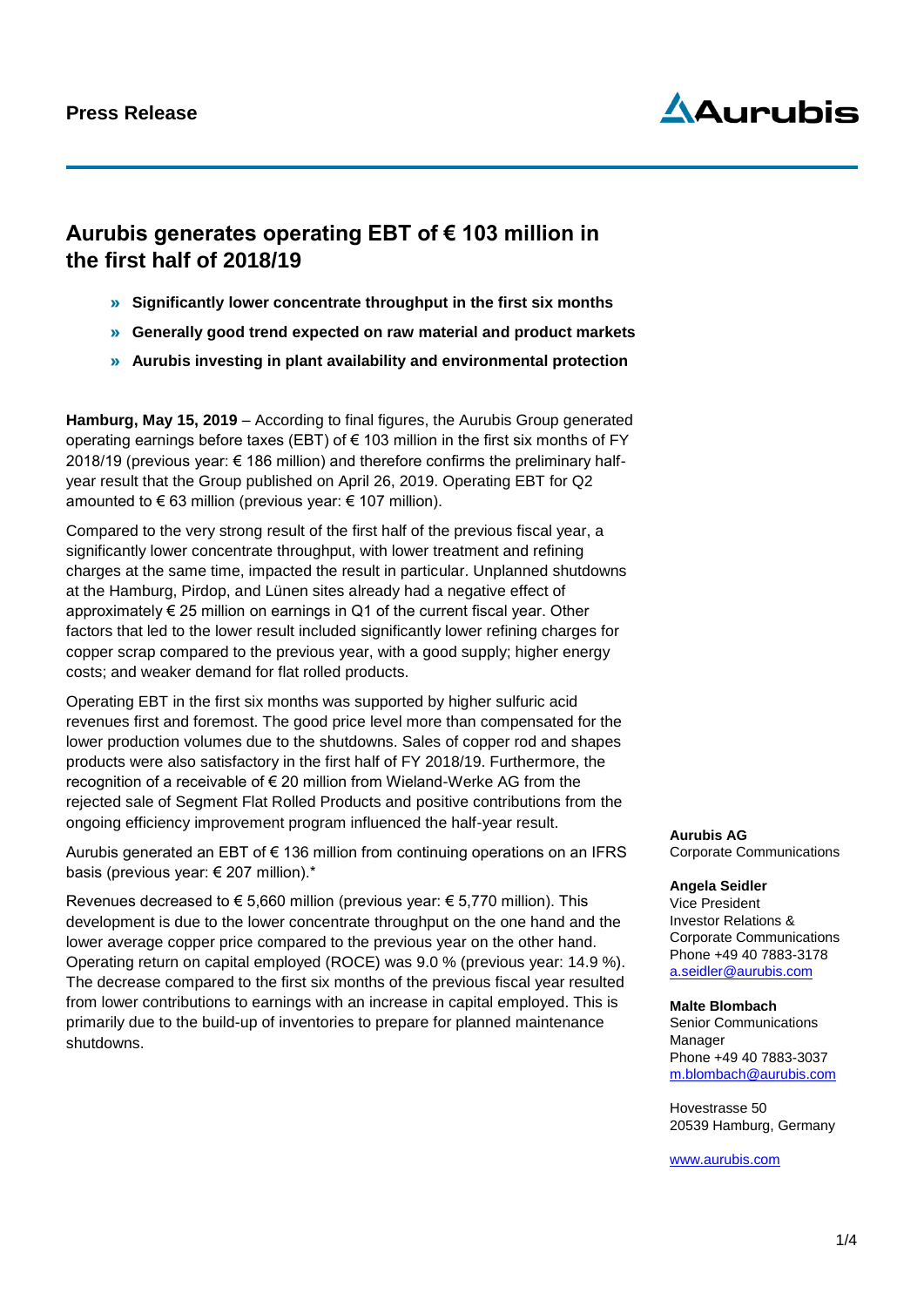# Aduruhis

### **Forecast adjusted for the current fiscal year**

As announced in the release regarding the preliminary half-year result, Aurubis expects operating EBT for the current fiscal year to be significantly below the previous year, meaning a decrease of more than 15 percent. Consequently, the company now also anticipates a significantly lower operating ROCE compared to the previous year.

"We of course aren't satisfied with the half-year result and the adjustment of our forecast – Aurubis is certainly capable of more," commented Aurubis AG Executive Board Chairman Jürgen Schachler. "However, this year is also a transitional year for Aurubis: We are using the scheduled shutdowns to invest in our production and in environmental protection beyond what is legally required. Together with measures from the efficiency improvement program, we are therefore sustainably improving our facilities' reliability and our competitiveness."

#### **Outlook: Raw material markets favorable, product markets mixed**

For the rest of the fiscal year, Aurubis expects a good copper concentrate supply and a satisfactory level of treatment and refining charges. The company also expects a positive ongoing trend on the copper scrap market. The Group's facilities are already fully supplied in Q3, with good conditions.

Due to weaker economic conditions, especially in the European automotive sector, Aurubis expects lower demand for copper rod and flat rolled products. In contrast, the Group anticipates robust demand for copper shapes from the industrial tube sector and for lower-oxygen and higher-alloyed materials. The sales market for sulfuric acid, which is difficult to forecast, is signalizing a stable situation with prices at a high level for Q3.

Aurubis set the copper premium at US\$ 96/t for calendar year 2019 (previous year: US\$ 86/t). For the most part, the Group expects to be able to implement this premium for its products.

\* Because the IFRS result includes measurement effects due to metal price fluctuations and other factors, Aurubis discloses an operating result (EBT) that differs from the IFRS result. The operating result largely eliminates the effects of metal price fluctuations and thus allows for a more realistic assessment of the business performance. Operating EBT is used for control purposes within the Group.

Segment FRP will continue to be classified as discontinued operations pursuant to IFRS 5. The intended sale of the segment does not affect the operating reporting, however.

### **The complete Interim Report on the First 6 Months 2018/19 is available at [www.aurubis.com](http://www.aurubis.com/)**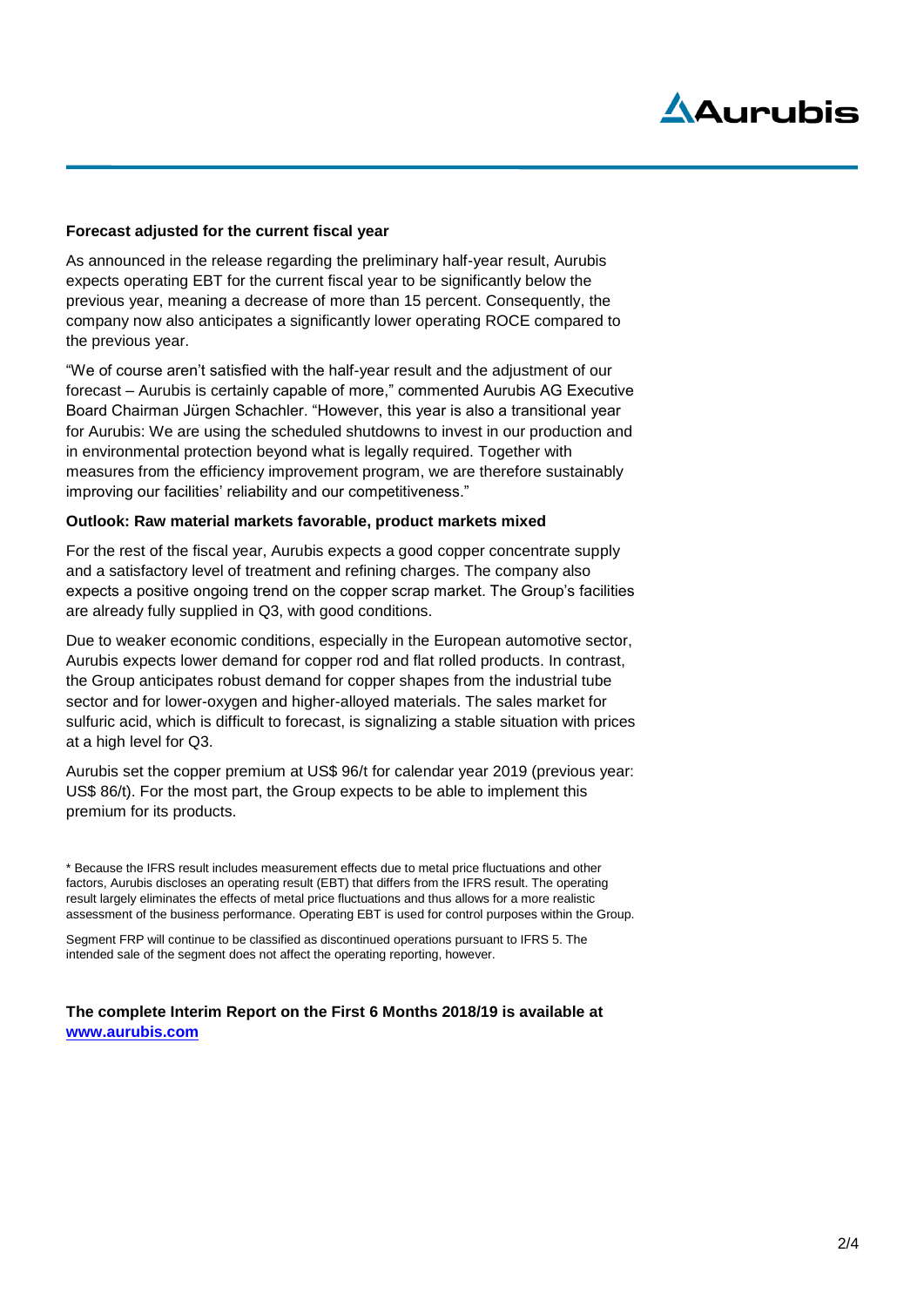#### **At a Glance**

| <b>Key Aurubis Group figures</b><br>Operating     |      | Q <sub>2</sub> |         |                          | 6M      |         |         |  |
|---------------------------------------------------|------|----------------|---------|--------------------------|---------|---------|---------|--|
|                                                   |      | 2018/19        | 2017/18 | Change                   | 2018/19 | 2017/18 | Change  |  |
| Revenues                                          | €m   | 3.046          | 2,898   | 5 %                      | 5.660   | 5.770   | $-2$ %  |  |
| Gross profit                                      | €m   | 288            | 331     | $-13%$                   | 552     | 622     | $-11$ % |  |
| Depreciation and amortization                     | €m   | 33             | 33      | 0 <sub>%</sub>           | 67      | 65      | 3%      |  |
| EBITDA**                                          | €m   | 97             | 140     | $-31$ %                  | 173     | 254     | $-32%$  |  |
| EBIT                                              | €m   | 64             | 107     | $-40%$                   | 106     | 189     | $-44%$  |  |
| EBT*                                              | €m   | 63             | 107     | $-41%$                   | 103     | 186     | $-45%$  |  |
| Consolidated net income                           | €m   | 48             | 81      | $-41%$                   | 78      | 141     | $-45%$  |  |
| Earnings per share                                | €    | 1.05           | 1.80    | $-41%$                   | 1.72    | 3.13    | $-45%$  |  |
| Net cash flow                                     | €m   | $-26$          | 14      | $\leftarrow 100$ %       | $-334$  | $-232$  | 44 %    |  |
| Capital expenditure<br>(including finance leases) | €m   | 47             | 35      | 34 %                     | 93      | 80      | 17%     |  |
| ROCE*                                             | $\%$ |                |         | $\overline{\phantom{0}}$ | 9.0     | 14.9    |         |  |

\* Corporate control parameters.<br>\*\* EBITDA (operating EBITDA) is determined from EBIT (operating EBIT) plus depreciation and amortization (operating depreciation and amortization).

| <b>Key Aurubis Group figures</b><br>IFRS from continuing operations |    | Q <sub>2</sub> |         |                | 6M      |         |         |
|---------------------------------------------------------------------|----|----------------|---------|----------------|---------|---------|---------|
|                                                                     |    | 2018/19        | 2017/18 | Change         | 2018/19 | 2017/18 | Change  |
| Revenues                                                            | €m | 2.741          | 2,565   | 7 %            | 5,082   | 5,161   | $-2%$   |
| Gross profit                                                        | €m | 302            | 227     | 33 %           | 490     | 552     | $-11$ % |
| Personnel expenses                                                  | €m | 90             | 92      | $-3%$          | 182     | 175     | 3%      |
| Depreciation and amortization                                       | €m | 30             | 30      | 0 <sub>%</sub> | 61      | 59      | 4 %     |
| EBITDA                                                              | €m | 157            | 81      | 94 %           | 203     | 272     | $-25%$  |
| EBIT                                                                | €m | 128            | 51      | >100%          | 142     | 213     | $-33%$  |
| EBT                                                                 | €m | 124            | 48      | >100%          | 136     | 207     | $-34%$  |
| Consolidated net income                                             | €m | 94             | 35      | >100%          | 103     | 158     | $-35%$  |
| Earnings per share                                                  | €  | 2.09           | 0.79    | >100%          | 2.28    | 3.49    | $-35%$  |

| <b>General Aurubis Group figures</b> |       |         |         |         | 6M      |         |         |  |
|--------------------------------------|-------|---------|---------|---------|---------|---------|---------|--|
|                                      |       | 2018/19 | 2017/18 | Change  | 2018/19 | 2017/18 | Change  |  |
| Copper price (average)               | USs/t | 6.215   | 6.961   | $-11$ % | 6.193   | 6.884   | $-10$ % |  |
| Copper price (period end date)       | USs/t |         |         | $\sim$  | 6,485   | 6,685   | $-3%$   |  |
| Employees (average)                  |       | 6.737   | 6.521   | 3%      | 6.719   | 6.515   | 3%      |  |

| Aurubis Group output/throughput                   |         | Q <sub>2</sub> |         |        | 6M      |         |         |  |
|---------------------------------------------------|---------|----------------|---------|--------|---------|---------|---------|--|
|                                                   |         | 2018/19        | 2017/18 | Change | 2018/19 | 2017/18 | Change  |  |
| Concentrate throughput                            | 1,000 t | 589            | 641     | $-8%$  | 1,181   | 1,295   | $-9%$   |  |
| Copper scrap/blister copper input                 | 1,000 t | 118            | 97      | 22%    | 226     | 196     | 15 %    |  |
| <b>KRS</b> throughput                             | 1,000 t | 60             | 58      | 3%     | 118     | 138     | $-14$ % |  |
| Sulfuric acid output                              | 1,000 t | 580            | 618     | $-6$ % | 1,120   | 1,251   | $-10%$  |  |
| Cathode output                                    | 1,000 t | 276            | 291     | $-5$ % | 551     | 586     | $-6$ %  |  |
| Rod output                                        | 1,000t  | 229            | 209     | 10%    | 407     | 390     | 4%      |  |
| Shapes output                                     | 1,000t  | 51             | 55      | $-7$ % | 96      | 99      | $-3%$   |  |
| Flat rolled products and specialty<br>wire output | 1,000t  | 57             | 61      | $-7$ % | 110     | 116     | $-5$ %  |  |